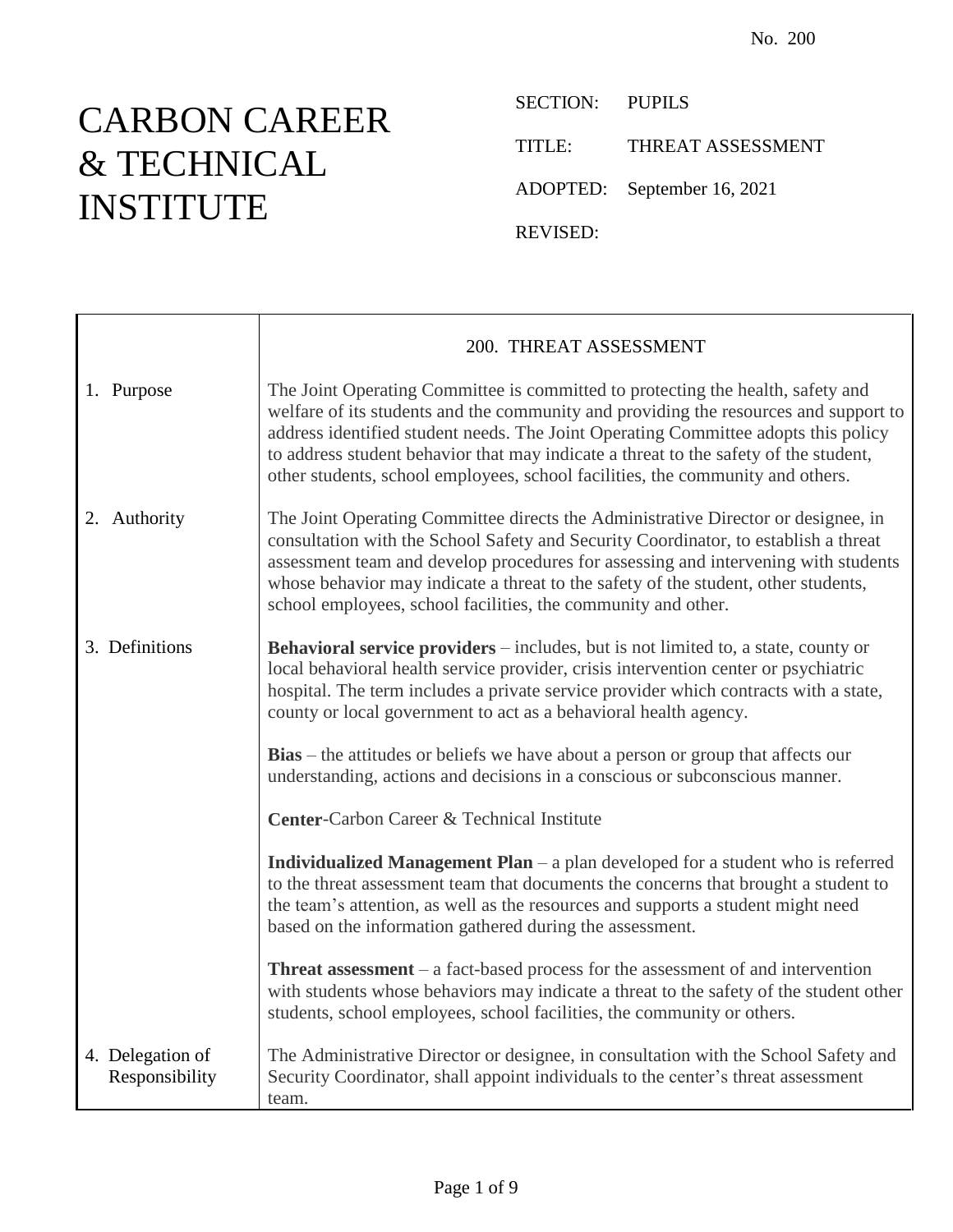|               | The Administrative Director or designee shall designate a member of the team as<br>team leader for the threat assessment team.                                                                                                                     |
|---------------|----------------------------------------------------------------------------------------------------------------------------------------------------------------------------------------------------------------------------------------------------|
|               | The threat assessment team shall include the School Safety and Security Coordinator<br>and individuals with expertise in school health; counseling, school psychology or<br>social work; special education and school administration-specifically: |
|               | members of the Student Assistance Program team                                                                                                                                                                                                     |
|               | school security personnel                                                                                                                                                                                                                          |
|               | members of the Safe2Say Something crisis team                                                                                                                                                                                                      |
|               | suicide prevention coordinators and/or members of the crisis response/crisis<br>intervention team                                                                                                                                                  |
|               | The Administrative Director or designee may assign additional staff members or<br>designated community resources to the threat assessment team for assessment and<br>response support.                                                             |
|               | The Administrative Director or designee shall develop and implement administrative<br>regulations to support the threat assessment process.                                                                                                        |
| 5. Guidelines | <b>Training</b>                                                                                                                                                                                                                                    |
|               | The Administrative Director or designee shall ensure that threat assessment team<br>members are provided individual and/or group training on:<br>1. Responsibilities of threat assessment team members.                                            |
|               | 2. Process of identifying, reporting, assessing, responding to and intervening<br>with threats.                                                                                                                                                    |
|               | 3. Identifying and avoiding racial, cultural or disability bias.                                                                                                                                                                                   |
|               | 4. Confidentiality requirements under state and federal laws and regulations,<br>and Joint Operating Committee policies.                                                                                                                           |
|               | 5. Student Assistance Program process.                                                                                                                                                                                                             |
|               | Youth suicide awareness, prevention and response.<br>6.                                                                                                                                                                                            |
|               | 7. Trauma-informed approach.                                                                                                                                                                                                                       |
|               | Safe2Say Something procedures.<br>8.                                                                                                                                                                                                               |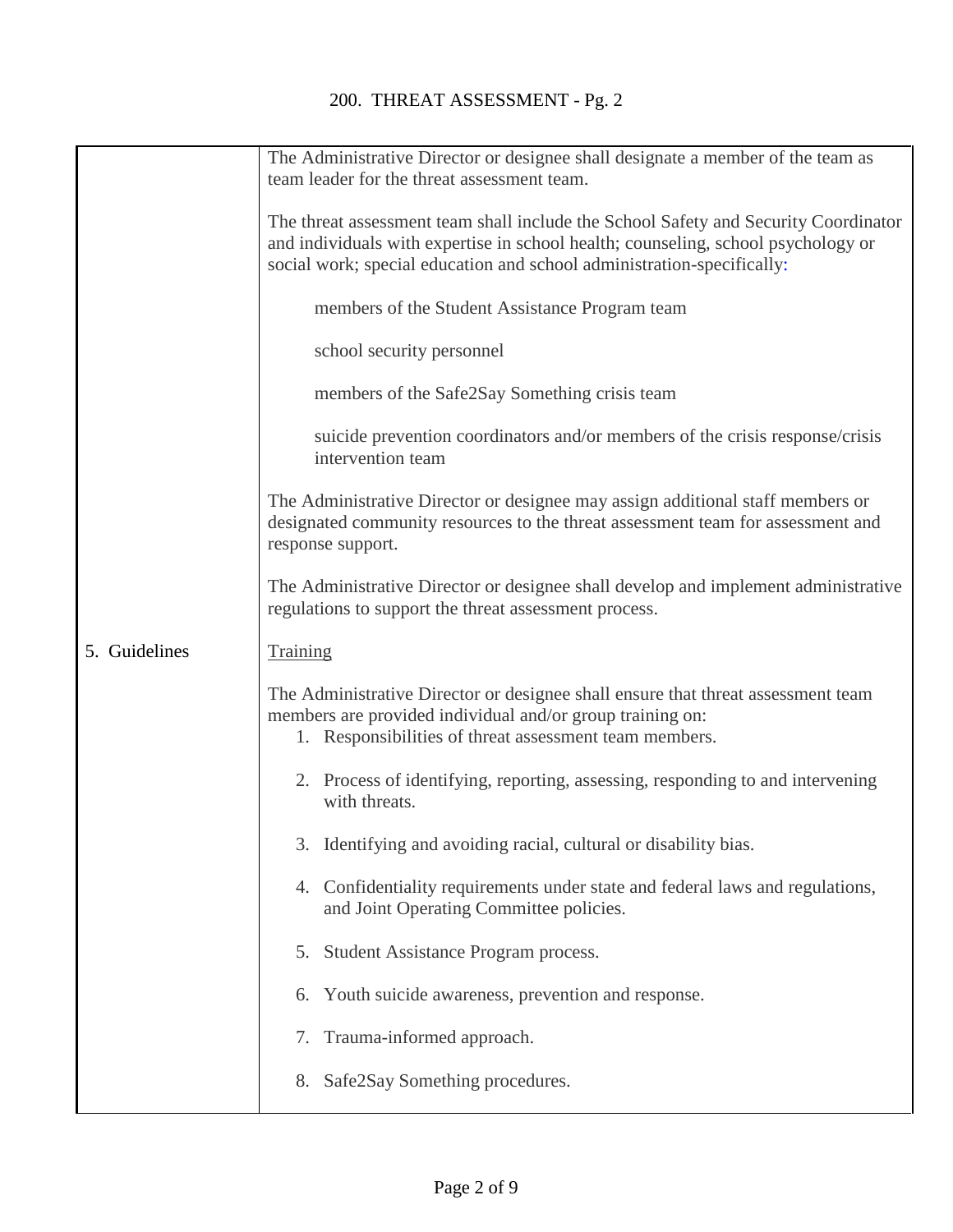## 200. THREAT ASSESSMENT - Pg. 3

| 9. Multi-tiered systems of support.                                                                                                                                                                                                                                                                                                       |
|-------------------------------------------------------------------------------------------------------------------------------------------------------------------------------------------------------------------------------------------------------------------------------------------------------------------------------------------|
| 10. Positive Behavioral Intervention and Support.                                                                                                                                                                                                                                                                                         |
| Threat assessment team training shall be credited toward professional education                                                                                                                                                                                                                                                           |
| requirements and school safety and security training requirements for staff, in                                                                                                                                                                                                                                                           |
| accordance with applicable law and Joint Operating Committee policies.                                                                                                                                                                                                                                                                    |
| Information for Students, Parents/Guardians and Staff                                                                                                                                                                                                                                                                                     |
| The center shall notify students, staff and parents/guardians about the existence and                                                                                                                                                                                                                                                     |
| purpose of the threat assessment team through posting information on the center<br>website, publishing in handbooks and through other appropriate methods.                                                                                                                                                                                |
| The threat assessment team shall make available age-appropriate informational<br>materials to students regarding recognition of threatening or at-risk behavior that                                                                                                                                                                      |
| may present a threat to the student, other students, school employees, school<br>facilities, the community or others and how to report concerns, including through the                                                                                                                                                                    |
| Safe2Say Something program and other center reporting hotlines or methods.<br>Informational materials shall be available for review by parents/guardians.                                                                                                                                                                                 |
|                                                                                                                                                                                                                                                                                                                                           |
| The threat assessment team shall make available informational materials for<br>employees regarding recognition of threatening or at-risk behavior that may present<br>a threat to the student, other students, school employees, school facilities, the<br>community or others and how to report concerns, including through the Safe2Say |
| Something program and other center reporting hotlines or methods. Information for<br>school employees shall include a list of the staff members who have been appointed<br>to the threat assessment team.                                                                                                                                 |
| Reporting and Identification                                                                                                                                                                                                                                                                                                              |
| The threat assessment team shall document, assess and respond to reports received<br>regarding students whose behavior may indicate a threat to the safety of the student,<br>other students, school employees, school facilities, the community or others.                                                                               |
| The threat assessment team shall assist in assessing and responding to reports that<br>are received through the Safe2Say Something Program identifying students who<br>may be a threat to themselves or others.                                                                                                                           |
| The threat assessment team shall assist in assessing and responding to reports of<br>students exhibiting self-harm or suicide risk factors or warning signs, as identified in<br>accordance with applicable law and Joint Operating Committee policy.                                                                                     |
| When the threat assessment team has made a preliminary determination that a<br>student's reported behavior may indicate a threat to the safety of the student, other<br>students, school employees, school facilities, the community or others, the team shall                                                                            |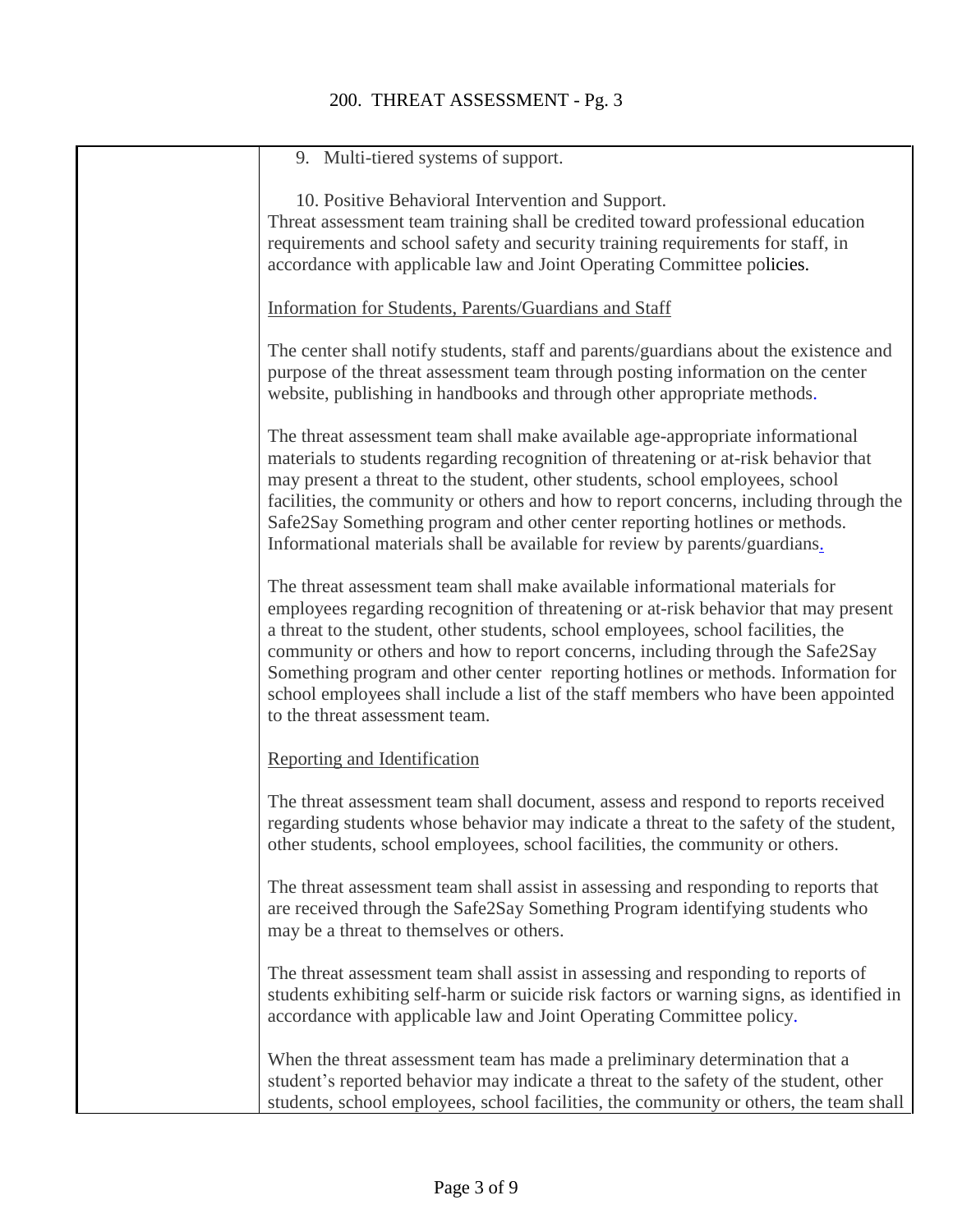| immediately take the following steps:                                                                                                                                                                                                                                                                                                                                                                                                                                                                                        |
|------------------------------------------------------------------------------------------------------------------------------------------------------------------------------------------------------------------------------------------------------------------------------------------------------------------------------------------------------------------------------------------------------------------------------------------------------------------------------------------------------------------------------|
| 1. Notify the Administrative Director or designee and School Safety and                                                                                                                                                                                                                                                                                                                                                                                                                                                      |
| Security Coordinator of the reported threat.                                                                                                                                                                                                                                                                                                                                                                                                                                                                                 |
| 2. Notify the building administrator of the school building the student attends of<br>the reported threat, who shall notify the student's parent/guardian of the<br>reported threat.<br>When a reported student's behavior indicates that there may be an imminent threat to<br>the safety of the student or others, or an emergency situation, a threat assessment<br>team member shall take immediate action, which may include promptly reporting to<br>the appropriate law enforcement agency and center administration. |
| Where a threat assessment team member has reasonable cause to suspect that a<br>reported situation indicates that a student may be a victim of child abuse, the<br>member shall make a report of suspected child abuse in accordance with law and<br>Joint Operating Committee policy.                                                                                                                                                                                                                                       |
| <b>Inquiry and Assessment</b>                                                                                                                                                                                                                                                                                                                                                                                                                                                                                                |
| In investigating, assessing and responding to threat reports, the threat assessment<br>team shall make a determination if the report should be addressed under one or more<br>specific Joint Operating Committee policies or administrative regulations, based on<br>the subject matter of the report and the requirements of law, regulations and Joint<br>Operating Committee policy, including, but not limited to, reports involving:<br>1. Discrimination/Title IX Sexual Harassment.                                   |
| 2. Bullying/Cyberbullying.                                                                                                                                                                                                                                                                                                                                                                                                                                                                                                   |
| 3. Suicide Awareness, Prevention and Response.                                                                                                                                                                                                                                                                                                                                                                                                                                                                               |
| 4. Hazing.                                                                                                                                                                                                                                                                                                                                                                                                                                                                                                                   |
| 5. Dating Violence.<br>Members of the threat assessment team, in coordination with the student's school<br>district of residence, shall engage in an assessment of the reported student behavior<br>that may indicate a threat, in accordance with training and established procedures.<br>This process may include, but is not limited to:<br>1. Interviewing the student, other students, staff, parents/guardians or others<br>regarding the subject(s) of the reported threat.                                           |
| 2. Reviewing existing academic, health and disciplinary records and<br>assignments, as appropriate, regarding the subject(s) of the report.                                                                                                                                                                                                                                                                                                                                                                                  |
| Conducting searches of lockers, storage spaces, and other possessions on<br>3.<br>center property as applicable, in accordance with applicable law, regulations                                                                                                                                                                                                                                                                                                                                                              |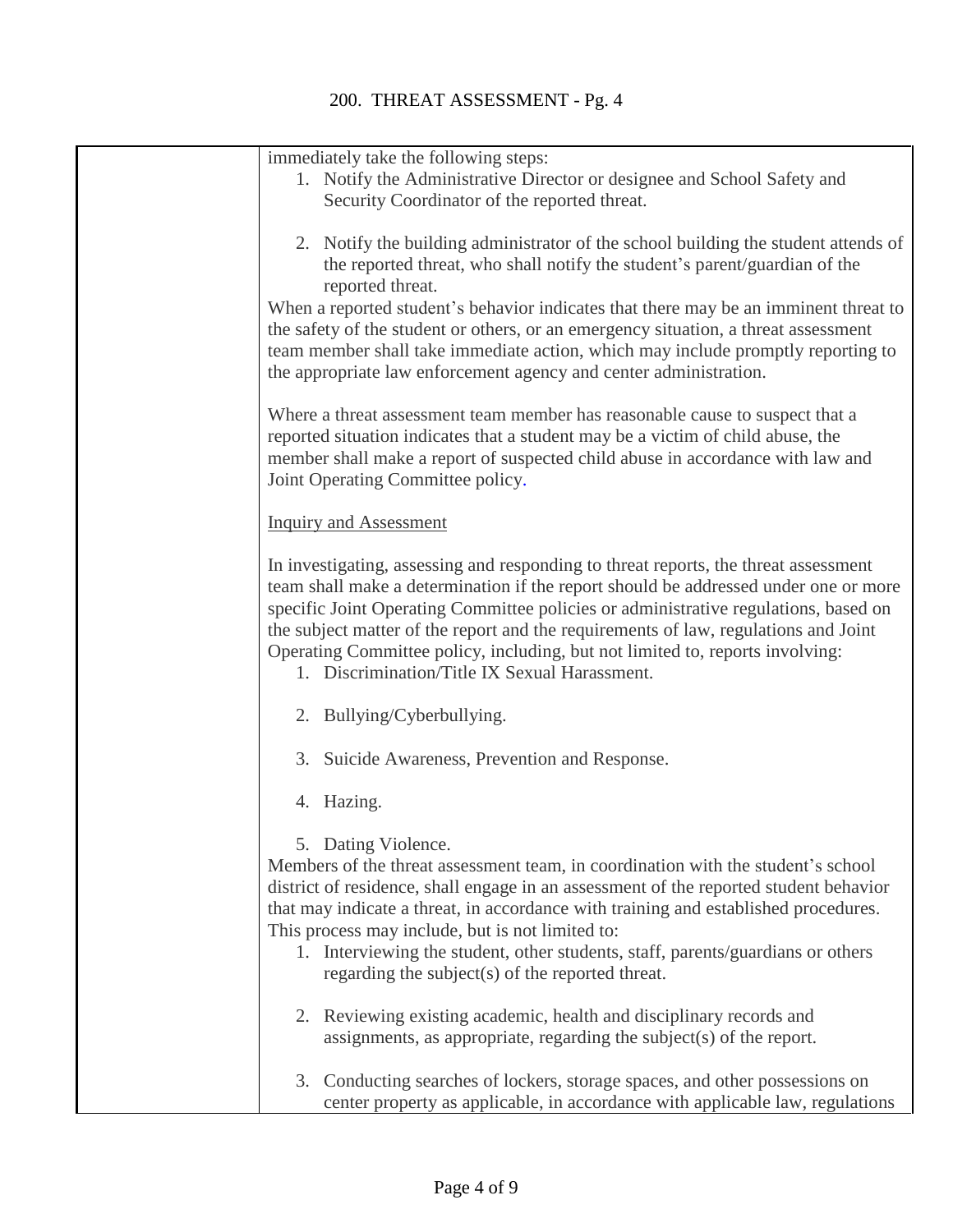and Joint Operating Committee policy.

| 4. Examining outside resources such as social media sites, in coordination with<br>law enforcement, or contacting law enforcement, juvenile probation, or<br>community agencies to request additional information about the subject(s) of<br>the report, in accordance with law, regulations and Joint Operating<br>Committee policies.                                                                                                                                                                                                                                |
|------------------------------------------------------------------------------------------------------------------------------------------------------------------------------------------------------------------------------------------------------------------------------------------------------------------------------------------------------------------------------------------------------------------------------------------------------------------------------------------------------------------------------------------------------------------------|
| 5. Where appropriate, convening the appropriate team to assess and/or address<br>the situation that is the subject of the report, such as the Individualized<br>Education Program (IEP) team, Section 504 Team, Behavior Support team,<br>Student Assistance Program team, or others.<br>The threat assessment team shall establish and implement procedures, in accordance<br>with the center's Memorandum of Understanding, to address situations where the<br>investigation of a reported threat shall be transferred to the appropriate law<br>enforcement agency. |
| The threat assessment team may request that the county agency or juvenile probation<br>department consult and cooperate with the team in assessing the student who is the<br>subject of a preliminary determination regarding a threat.                                                                                                                                                                                                                                                                                                                                |
| When assessment of a student's behavior determines that it is not a threat to the<br>student, other students, school employees, school facilities, the community or others,<br>the threat assessment team shall document the assessment and may refer the student<br>to other appropriate resources such as a child study team, the Student Assistance<br>Program team, an IEP or Section 504 Team or other center supports and services.                                                                                                                              |
| <b>Response and Intervention</b>                                                                                                                                                                                                                                                                                                                                                                                                                                                                                                                                       |
| The threat assessment team, in coordination with the student's school district of<br>residence, shall develop an Individualized Management Plan for each student<br>identified and assessed as posing a threat to the student, other students, school<br>employees, school facilities, the community or others. The plan should document the<br>team's evaluation of the threat and recommendations for disposition of the threat,<br>including the information gathered during the assessment and recommendations for<br>response and intervention.                   |
| Following notification to the student's parent/guardian, the threat assessment team,<br>in coordination with the student's school district of residence, may refer the student<br>to an appropriate program or take action to address the reported situation in<br>accordance with applicable Joint Operating Committee policy, which may include,<br>but is not limited to.                                                                                                                                                                                           |

1. A referral to the Student Assistance Program.

2. A referral to the appropriate law enforcement agency.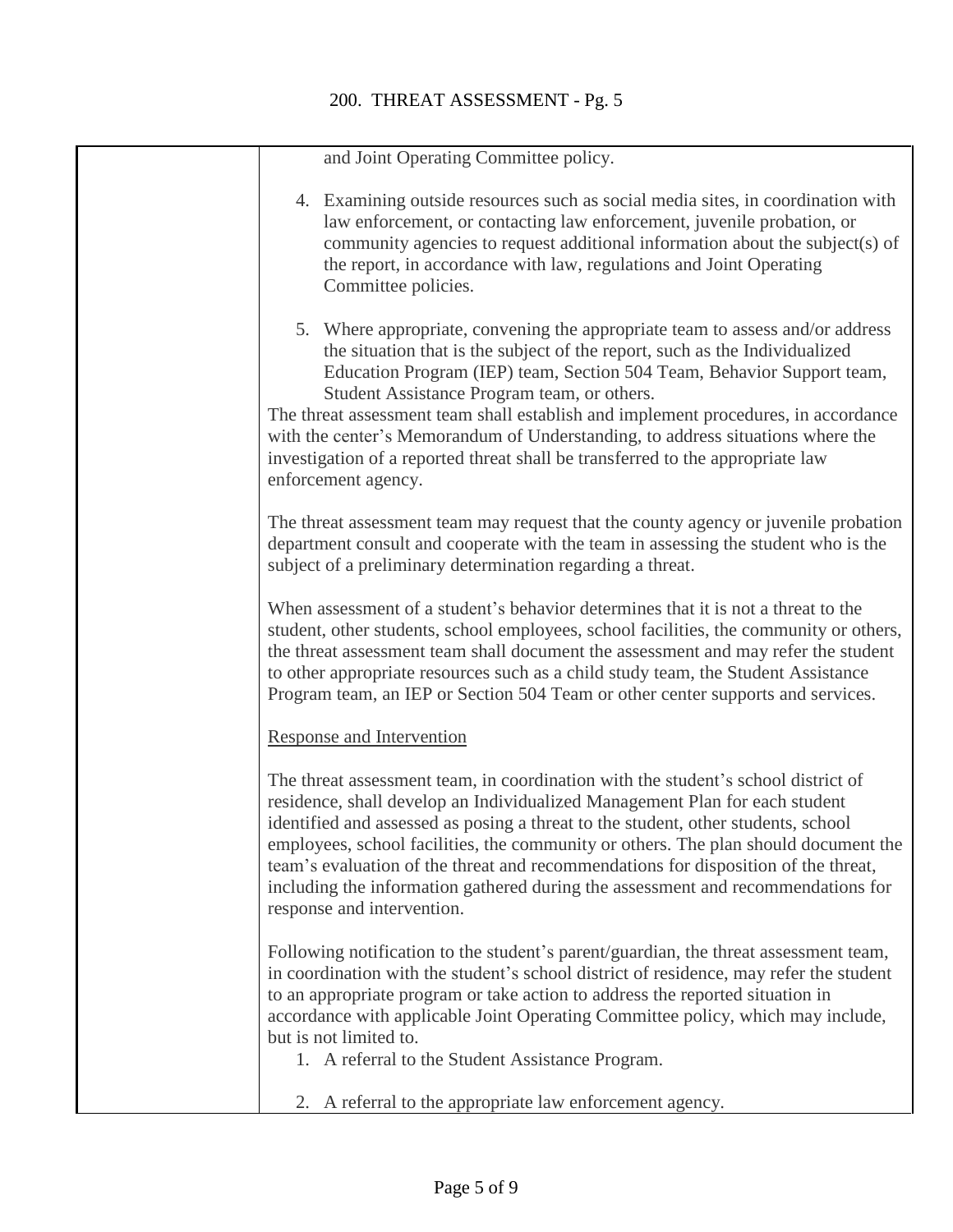| 3. An appropriate evaluation to determine whether the student is a qualified<br>student with a disability in need of a Section 504 Service Agreement or in<br>need of special education services through an Individualized Education<br>Program (IEP), in accordance with applicable law and Joint Operating<br>Committee policy.                                                                                                                                                                                                                                                                                                                                                                                                                                                  |
|------------------------------------------------------------------------------------------------------------------------------------------------------------------------------------------------------------------------------------------------------------------------------------------------------------------------------------------------------------------------------------------------------------------------------------------------------------------------------------------------------------------------------------------------------------------------------------------------------------------------------------------------------------------------------------------------------------------------------------------------------------------------------------|
| 4. A referral to the student's IEP Team to review and address the student's IEP<br>and/or Positive Behavior Support Plan. This could include, but is not limited<br>to, a manifestation determination or functional behavioral assessment in<br>accordance with applicable law, regulations and Joint Operating Committee<br>policy.                                                                                                                                                                                                                                                                                                                                                                                                                                               |
| 5. A referral to the student's Section 504 Team to review and address the<br>student's Section 504 Service Agreement and/or Positive Behavior Support<br>Plan.                                                                                                                                                                                                                                                                                                                                                                                                                                                                                                                                                                                                                     |
| 6. With prior parental consent, a referral to a behavioral service provider, health<br>care provider or county agency.                                                                                                                                                                                                                                                                                                                                                                                                                                                                                                                                                                                                                                                             |
| 7. Addressing behavior in accordance with applicable discipline policies and<br>the Code of Student Conduct.                                                                                                                                                                                                                                                                                                                                                                                                                                                                                                                                                                                                                                                                       |
| 8. Ongoing monitoring of the student by the threat assessment team, a child<br>study team, Student Assistance Program team or other appropriate personnel.                                                                                                                                                                                                                                                                                                                                                                                                                                                                                                                                                                                                                         |
| 9. Taking steps to address the safety of any potential targets identified by the<br>reported threat.<br>Safe Schools Incident Reporting -                                                                                                                                                                                                                                                                                                                                                                                                                                                                                                                                                                                                                                          |
| For Safe Schools reporting purposes, the term <b>incident</b> means an instance involving<br>an act of violence; the possession of a weapon; the possession, use, or sale of a<br>controlled substance or drug paraphernalia as defined in the Pennsylvania Controlled<br>Substance, Drug, Device and Cosmetic Act; the possession, use, or sale of alcohol or<br>tobacco; or conduct that constitutes an offense listed under the Safe Schools Act.                                                                                                                                                                                                                                                                                                                               |
| When a reported threat also meets the definition of an incident under the Safe<br>Schools Act, in accordance with reporting requirements, the Administrative Director<br>or designee shall immediately report required incidents, if not previously reported by<br>center staff, and may report discretionary incidents committed by students on center<br>property, at any center -sponsored activity or on a conveyance providing<br>transportation to or from the center or a center -sponsored activity to the local police<br>department that has jurisdiction over the center's property, in accordance with state<br>law and regulations, the procedures set forth in the Memorandum of Understanding<br>with local law enforcement and Joint Operating Committee policies. |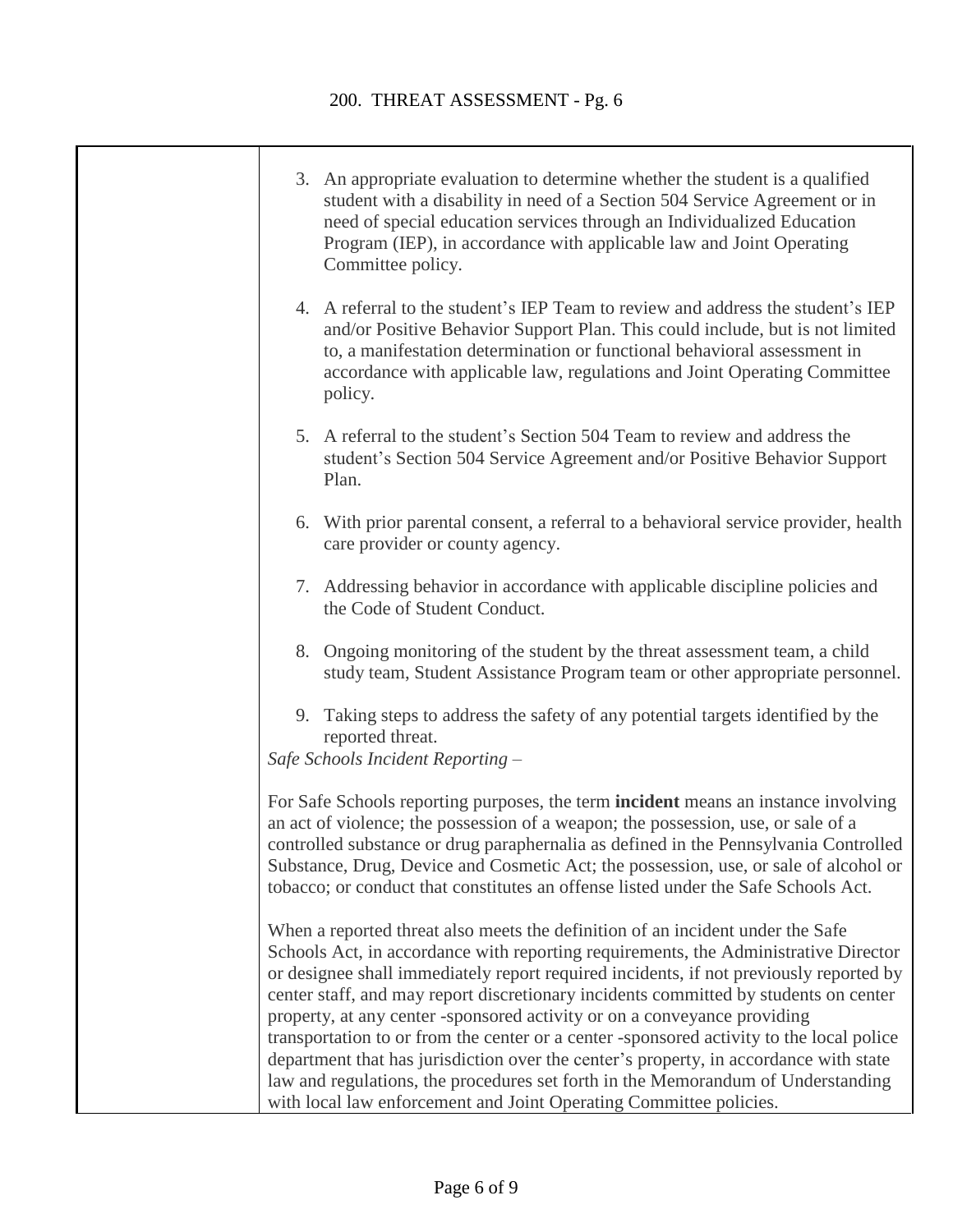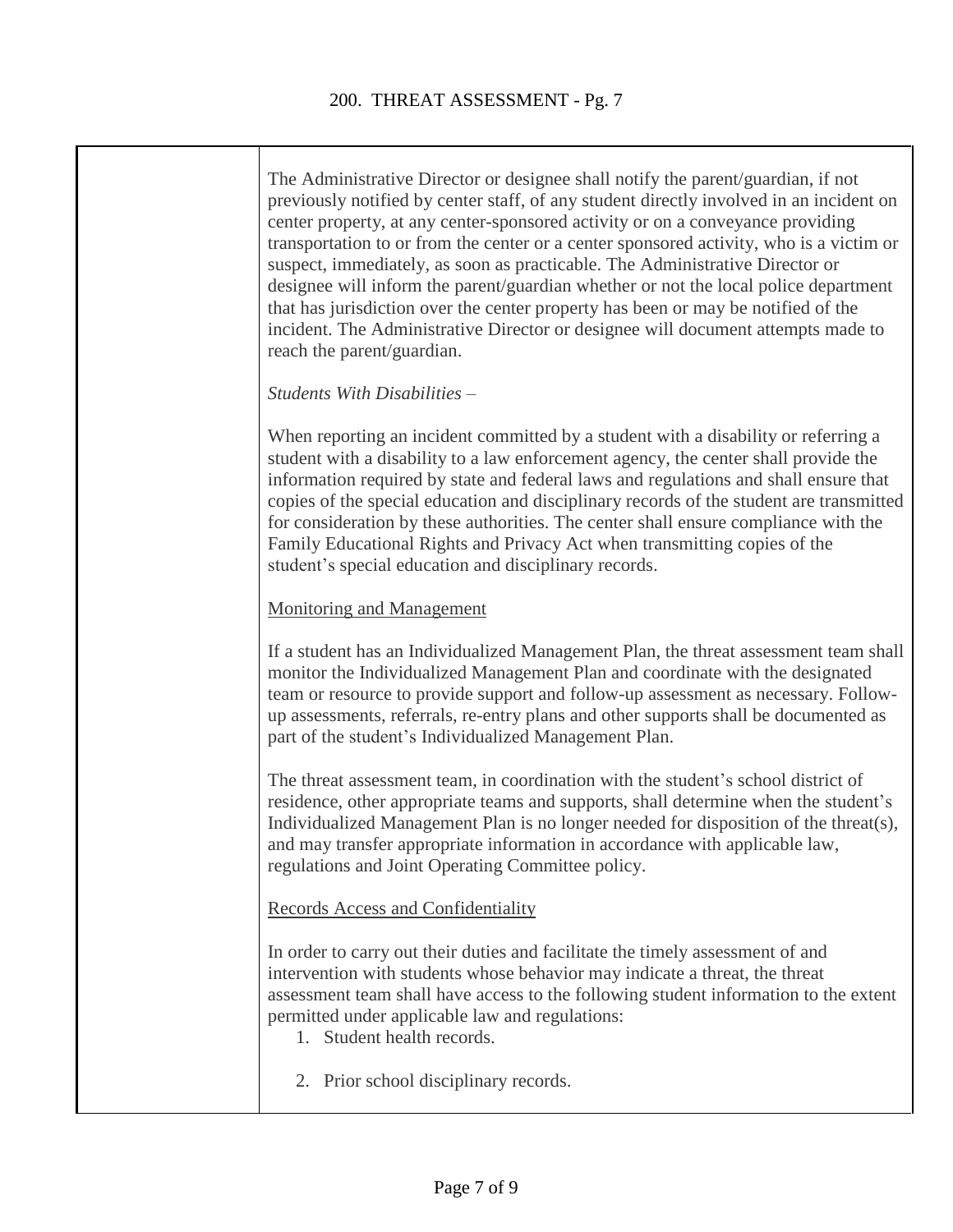| 3. Records related to adjudication under applicable law and regulations.                                                                                                                                                                                                                                                                                                                                                                                                               |
|----------------------------------------------------------------------------------------------------------------------------------------------------------------------------------------------------------------------------------------------------------------------------------------------------------------------------------------------------------------------------------------------------------------------------------------------------------------------------------------|
| 4. Records of prior behavioral or mental health or psychological evaluations or<br>screenings maintained by the school entity.                                                                                                                                                                                                                                                                                                                                                         |
| 5. Other records or information that may be relevant to evaluating a threat or<br>determining treatment or referral options for a student that are maintained by<br>the school entity.                                                                                                                                                                                                                                                                                                 |
| The threat assessment team shall use all information or records obtained in fulfilling<br>the team's duty in accordance with law to evaluate a threat or to recommend<br>disposition of a threat. Team members shall not redisclose any record or information<br>obtained or otherwise use any record of a student beyond the purpose for which the<br>disclosure was made to the team, in accordance with law.                                                                        |
| The threat assessment team shall maintain confidentiality and handle all student<br>records in accordance with applicable law, regulations, Joint Operating Committee<br>policy, the Student Records Plan and the center's legal and investigative obligations.                                                                                                                                                                                                                        |
| Threat assessment members whose other assignments and roles require<br>confidentiality of specific student communications, in accordance with law, shall<br>ensure that all confidential communications and information are addressed in<br>accordance with applicable law, regulations, Joint Operating Committee policy and<br>administrative regulations.                                                                                                                           |
| <b>Annual Joint Operating Committee Report</b>                                                                                                                                                                                                                                                                                                                                                                                                                                         |
| The threat assessment team shall provide the required information to the<br>Administrative Director, in consultation with the School Safety and Security<br>Coordinator, to annually develop and present to the Joint Operating Committee, at<br>an executive session, a report outlining the center's approach to threat assessment,<br>which shall include:<br>1. Verification that the center's threat assessment team and process complies<br>with applicable law and regulations. |
| The number of threat assessment teams assigned in the center, and their<br>2.<br>composition.                                                                                                                                                                                                                                                                                                                                                                                          |
| 3. The total number of threats assessed that year.                                                                                                                                                                                                                                                                                                                                                                                                                                     |
| 4. A summary of interactions with outside law enforcement agencies, juvenile<br>probation and behavioral service providers.                                                                                                                                                                                                                                                                                                                                                            |
| An assessment of the center's threat assessment team(s) operation.<br>5.                                                                                                                                                                                                                                                                                                                                                                                                               |
| 6. Recommendations for improvement of the center's threat assessment                                                                                                                                                                                                                                                                                                                                                                                                                   |